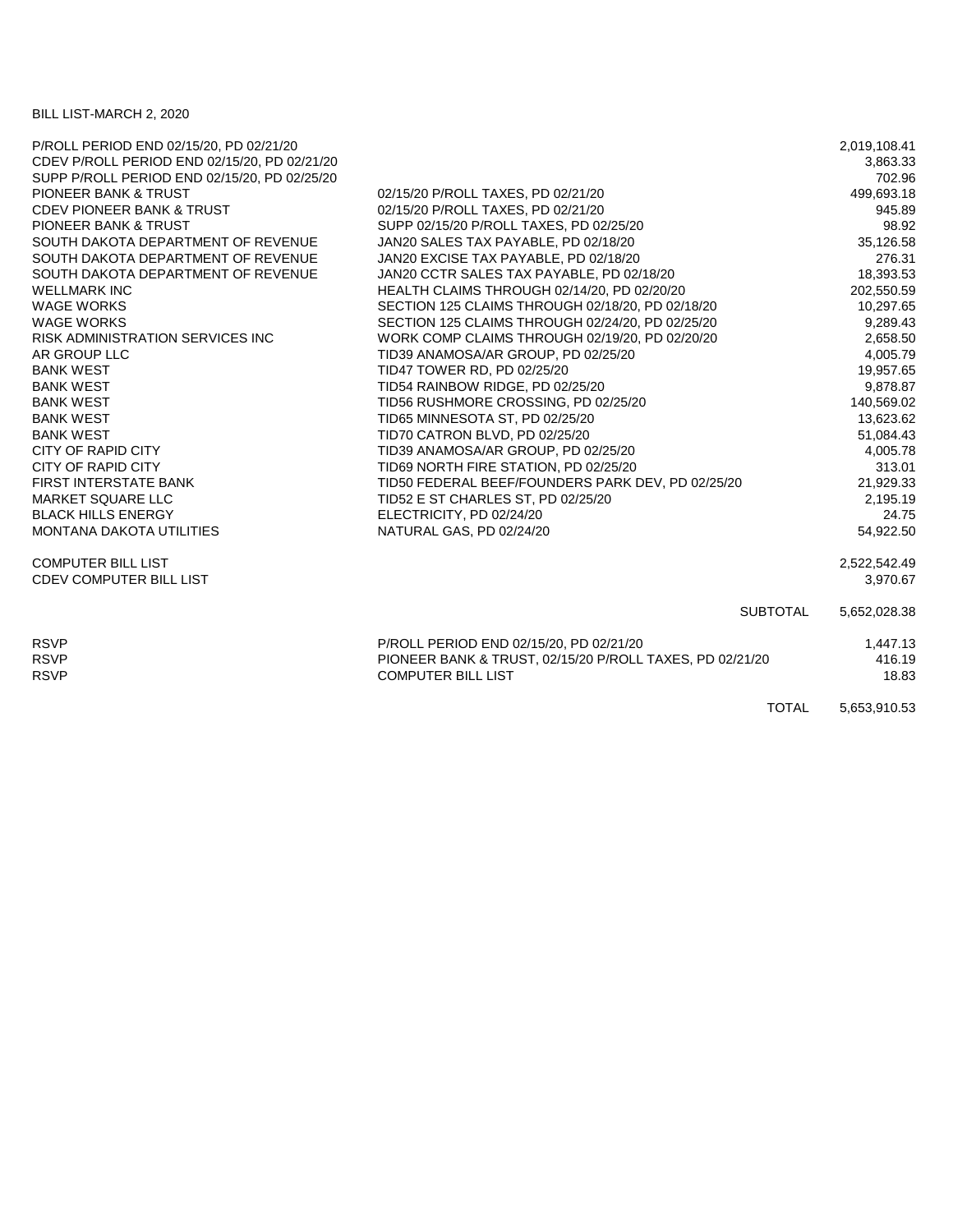## The City of Rapid City Bill List by Vendor - Summary

| <b>Vendor ID</b> | <b>Vendor Name</b>                     | <b>Amount</b> |
|------------------|----------------------------------------|---------------|
|                  | 37 A & B BUSINESS SOLUTIONS INC        | 216.84        |
|                  | 41 A ROYAL FLUSH PORTABLES             | 550.00        |
|                  | 12022 A TO Z SHREDDING                 | 210.00        |
|                  | 46 A&B WELDING SUPPLY CO INC           | 6369.55       |
|                  | 2899 A.M. LEONARD INC.                 | 38.75         |
|                  | 79 ACE HARDWARE-EAST                   | 502.15        |
|                  | 80 ACE HARDWARE-WEST                   | 171.54        |
|                  | 81 ACE STEEL & RECYCLING INC           | 105.18        |
|                  | 86 ACTION MECHANICAL INC               | 279.57        |
|                  | 9519 ACTION POWER WASHING              | 1575.00       |
|                  | 6242 ACUSHNET COMPANY                  | 5492.36       |
|                  | 7118 ADAM KIENAST                      | 56.00         |
|                  | 90 ADAMS ISC                           | 234.77        |
|                  | 97 ADECCO EMPLOYMENT SERVICES          | 771.90        |
|                  | 124 AIR VACUUM CORPORATION             | 6184.40       |
|                  | 9041 AIRGAS USA, LLC                   | 259.56        |
|                  | 164 ALSCO INC                          | 330.86        |
|                  | 6893 AMERICINN                         | 1277.91       |
|                  | 209 ANCHOR INDUSTRIES INC              | 3914.40       |
|                  | 13151 ANDERSON, SHANNON                | 259.71        |
|                  | 11097 ANDREW RANDAZZO                  | 280.00        |
|                  | 3909 ANDREW RASMUSSEN                  | 1858.28       |
|                  | 7825 ANIMAL CLINIC OF RAPID CITY       | 125.04        |
|                  | 10763 AQUATIC TECHNOLOGY INC           | 4293.64       |
|                  | 5533 ARAMARK CHICAGO LOCKBOX           | 262.80        |
|                  | 291 ASPEN RIDGE LAWN AND LANDSCAPE LLC | 1599.00       |
|                  | 12506 AUTOMATED MAINTENANCE SYSTEMS    | 2909.49       |
|                  | 346 BADGER STATE RECOVERY INC          | 50.25         |
|                  | 10369 BALCO UNIFORMS INC               | 767.73        |
|                  | 384 BARGAIN BARN TIRE & REPAIR         | 286.56        |
|                  | 407 BASLER PRINTING COMPANY INC        | 2456.95       |
|                  | 8451 BATTERIES PLUS BULBS              | 82.20         |
|                  | 9816 BECKY DRURY                       | 107.24        |
|                  | 7142 BERS LLC                          | 20.00         |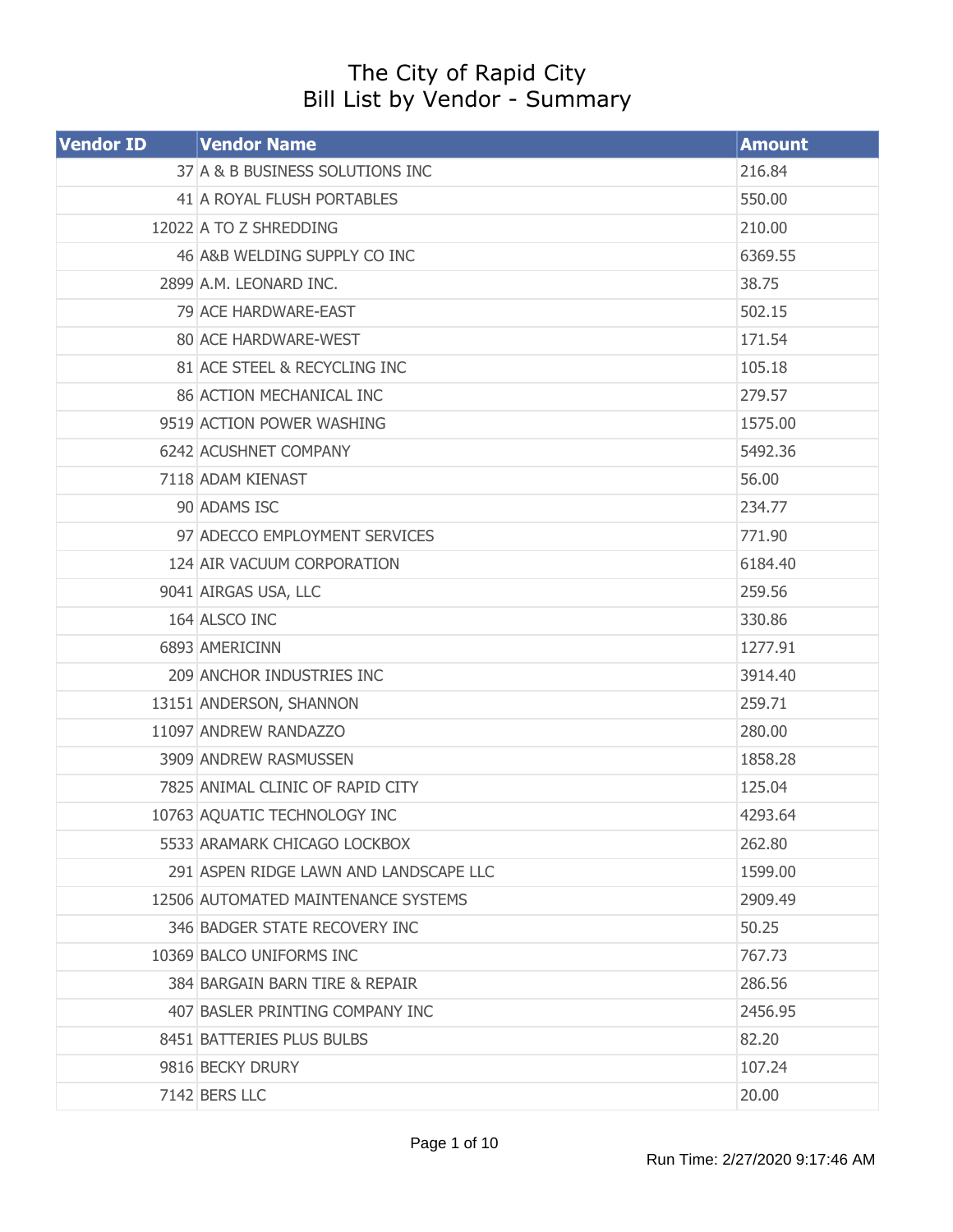| 536 BH SERVICES INC                            | 1861.60   |
|------------------------------------------------|-----------|
| 12523 BILL EVANS                               | 18.00     |
| 9847 BLACK CLOVER ENTERPRISES, LLC             | 1292.00   |
| 582 BLACK HILLS BAGELS                         | 89.55     |
| 584 BLACK HILLS BUSINESS SOURCE                | 688.99    |
| 586 BLACK HILLS CHEMICAL AND JANITORIAL CO INC | 1308.86   |
| 587 BLACK HILLS COMMUNITY BANK NA              | 2667.77   |
| 591 BLACK HILLS ELECTRIC COOP                  | 1741.34   |
| 622 BLACK HILLS ENERGY                         | 159345.48 |
| 612 BLACK HILLS OCCUPATIONAL MEDICINE          | 35.00     |
| <b>618 BLACK HILLS PIONEER</b>                 | 20.79     |
| 637 BLACK HILLS TRUCK & TRAILER INC            | 92.96     |
| 638 BLACK HILLS URGENT CARE                    | 1455.00   |
| 667 BLUE TARP FINANCIAL INC                    | 7799.99   |
| 691 BOOT BARN INC                              | 1086.42   |
| 692 BORDER STATES ELECTRIC SUPPLY              | 1308.85   |
| 699 BOUND TREE MEDICAL INC                     | 12658.85  |
| 716 BRADEEN SKID STEER SERVICES LLC            | 2475.00   |
| 786 BROWNELLS INC                              | 744.76    |
| 787 BROWN'S SMALL ENGINE REPAIR                | 40.51     |
| 842 BUTLER MACHINERY CO.                       | 4221.99   |
| 13160 BUTTS, TERRY                             | 60.13     |
| 10484 BYTESPEED                                | 885.00    |
| 905 CARQUEST AUTO PARTS                        | 1634.23   |
| 931 CBH COOPERATIVE                            | 11584.80  |
| 948 CENTURYLINK                                | 444.51    |
| 950 CERILLIANT CORPORATION                     | 120.00    |
| 7841 CHAMBERLIN ARCHITECTS                     | 18150.00  |
| 13198 CHARLOTTE R STANDING ELK-LEHMANN         | 100.00    |
| 8921 CHERYL GRAY                               | 31.92     |
| 8863 CHRIS MOELLER                             | 975.00    |
| 988 CHRIS SUPPLY COMPANY INC                   | 346.77    |
| 1011 CITIZENOBSERVER                           | 4200.00   |
| 1013 CITY OF RAPID CITY                        | 23748.47  |
| 11109 CLARK EQUIPMENT CO DBA BOBCAT COMPANY    | 1847.40   |
| 1044 CLIMATE CONTROL SYSTEMS & SERVICE         | 896.46    |
| 1053 COCA-COLA OF THE BLACK HILLS              | 934.00    |
| 13153 COLDWELL BANKER                          | 99.01     |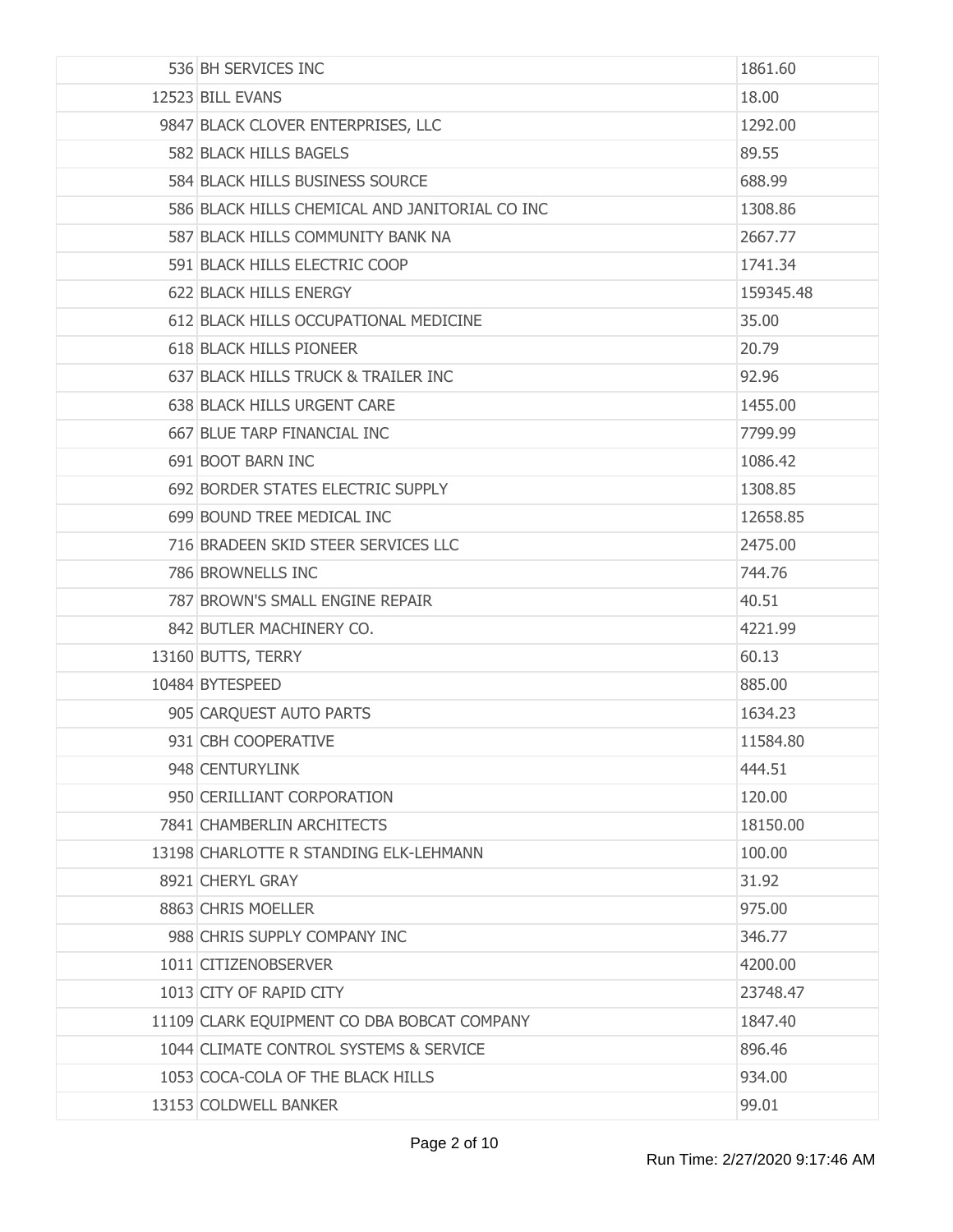| 13182 COLDWELL BANKER                            | 10.14    |
|--------------------------------------------------|----------|
| 13158 COMFORT SUITES                             | 1245.36  |
| 1112 CONTRACTORS INSULATION & DRYWALL SUPPLY INC | 65.05    |
| 1113 CONTRACTOR'S SUPPLY INC                     | 56.00    |
| 9890 CORE & MAIN LP                              | 6742.92  |
| 1135 CORR CONSTRUCTION INC                       | 62532.13 |
| 1164 CRESCENT ELECTRIC SUPPLY CO                 | 7604.15  |
| 1179 CRUM ELECTRIC                               | 5339.72  |
| 13163 CULBREATH JR, RANDY                        | 5.97     |
| 10507 CUMMINS ROCKY MOUNTAIN                     | 10360.59 |
| 1231 DAKOTA BATTERY/ELECTRIC                     | 191.94   |
| 1239 DAKOTA FLUID POWER                          | 150.73   |
| 1241 DAKOTA HILLS VETERINARY CLINIC              | 313.02   |
| 1252 DAKOTA PUMP INC                             | 9969.50  |
| 1253 DAKOTA Q INTERNET SERVICES                  | 249.95   |
| 6888 DAKOTA TRUCK & AUTO LLC                     | 6563.54  |
| 1267 DALE'S TIRE & RETREADING INC                | 1384.66  |
| 219 DANIEL ANDERSON                              | 84.00    |
| 5579 DARLA DREW                                  | 18.00    |
| 1303 DAYS INN                                    | 77.00    |
| 13194 DEBRA L BIEL                               | 100.00   |
| 13133 DEINES, BEVERLY                            | 54.56    |
| 1322 DELL MARKETING LP                           | 135.99   |
| 1335 DENNIS SUPPLY                               | 293.99   |
| 1359 DIAMOND VOGEL PAINT CTR                     | 38.18    |
| 1379 DITCH WITCH OF SO DAKOTA                    | 10383.71 |
| 13086 DNI PROPERTIES                             | 2200.00  |
| 9887 DOG WASTE DEPOT                             | 289.65   |
| 13138 DRYSDALE, STAN                             | 56.19    |
| 13179 DUGAN, CAROL                               | 12.34    |
| 12420 ELEVATE RAPID CITY                         | 80.00    |
| 1592 EVERGREEN OFFICE PRODUCTS INC               | 11.99    |
| 1627 FASTENAL COMPANY                            | 3292.87  |
| 1633 FEDERAL EXPRESS CORPORATION                 | 582.29   |
| 1648 FERGUSON ENTERPRISES INC                    | 260.76   |
| 1661 FINANCIAL FORMS & SUPPLIES INC              | 851.66   |
| 1694 FISHER SCIENTIFIC                           | 2890.85  |
| 13150 FLEMING, MARY                              | 32.24    |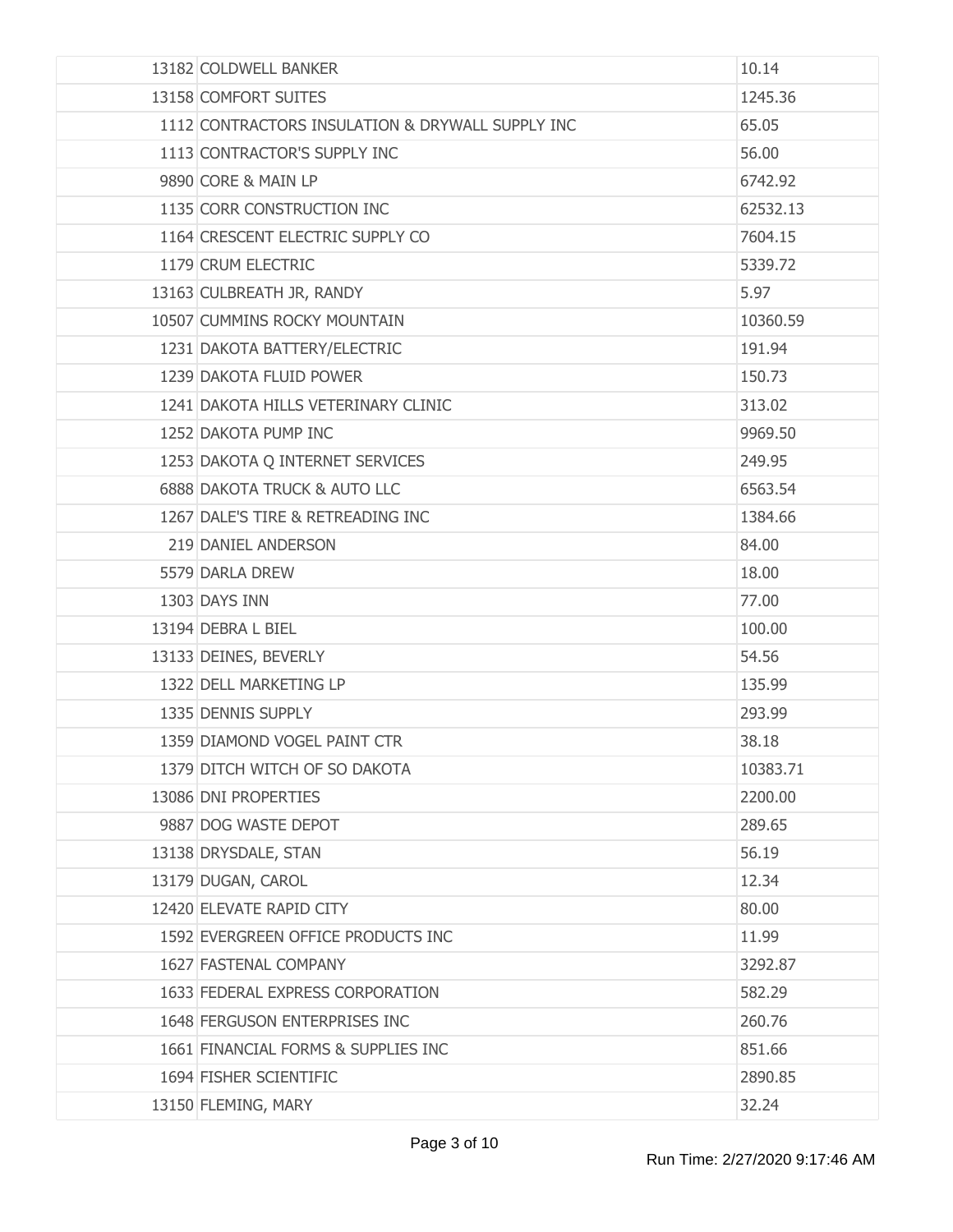| 12292 FLOYD'S TRUCK CENTER                   | 7131.38   |
|----------------------------------------------|-----------|
| 1728 FMG INC.                                | 103693.19 |
| 7829 FORTERRA PIPE AND PRECAST               | 637.30    |
| 1751 FOUR SEASONS SPORTS CENTER INC          | 267.67    |
| 11110 FRANKLIN ENGINEERS & CONSULTANTS LLC   | 2493.50   |
| 1767 FRED PRYOR SEMINARS                     | 128.00    |
| 13141 FREE METHODIST CHURCH                  | 13.91     |
| 1774 FREMONT INDUSTRIES INC                  | 619.03    |
| 1795 FRONTIER AUTO GLASS LLC                 | 285.52    |
| 1819 G & R CONTROLS INC                      | 2148.30   |
| 1820 G&H DISTRIBUTING INC.                   | 47.33     |
| 1831 GALLS INCORPORATED                      | 17735.03  |
| 9862 GENPRO ENERGY SOLUTIONS                 | 2490.00   |
| 13159 GIKLING AND LIPP                       | 20.53     |
| 13076 GIRARD, CINDY                          | 11.36     |
| 13187 GLOVE IT, LLC                          | 482,47    |
| 1922 GODFREY BRAKE SERVICE & SUPPLY INC      | 330.36    |
| 1924 GOLDEN WEST TECHNOLOGIES INC            | 1111.05   |
| 13188 GRACIE GLOBAL LLC                      | 2985.00   |
| 1979 GREAT WESTERN TIRE INC.                 | 4102.44   |
| 13191 GREG STROMMEN                          | 89.24     |
| 2000 GRIMM'S PUMP SERVICE INC                | 69.60     |
| 12956 GRIZZLY INDUSTRIAL INC                 | 203.84    |
| 13161 HAMBY, BRUCE                           | 94.28     |
| 11547 HAMILTON COMPANY                       | 37.15     |
| 13146 HANSEN, CAREY                          | 24.09     |
| 2132 HARVEYS LOCK SHOP INC                   | 136.69    |
| 13168 HAUB, HARVEY                           | 72.62     |
| 2149 HAWKINS CHEMICAL INC                    | 4377.33   |
| 2168 HEARTLAND PAPER CO                      | 1071.24   |
| 9792 HEIMAN INC                              | 311.50    |
| 12040 HELP/SYSTEMS LLC                       | 2065.94   |
| 7104 HENNEN EQUIPMENT INC                    | 593577.11 |
| 2207 HENRY SCHEIN INC                        | 470.82    |
| 13149 HILLCREST INVESTMENTS LLC              | 49.09     |
| 2267 HILLYARD INC. / SIOUX FALLS             | 426.21    |
| 5925 HOLIDAY COMPANIES                       | 492.00    |
| 12505 HOLIDAY INN EXPRESS & SUITES SOUTHWEST | 336.00    |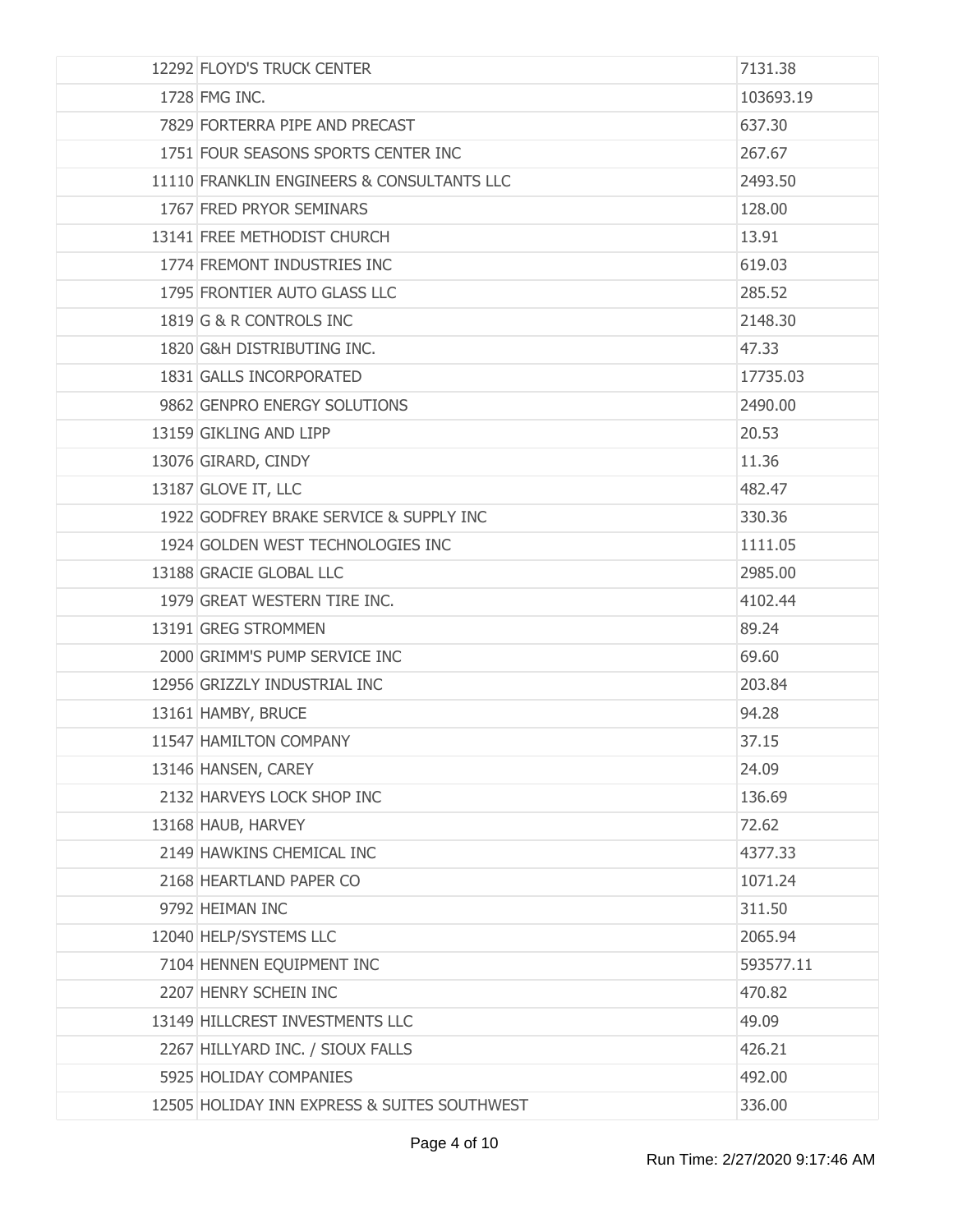| 2305 HOLSWORTH & SON INC., G.J                          | 30632.50 |
|---------------------------------------------------------|----------|
| 2319 HORNUNGS PRO GOLF                                  | 2502.38  |
| 13184 HUEBNER, GALEN                                    | 28.77    |
| 2361 HUMANE SOCIETY OF THE BLACK HILLS                  | 26250.00 |
| 2380 IAPMO                                              | 300.00   |
| 2382 ICE BUILDERS                                       | 627.64   |
| 2409 INDOFF INC                                         | 2231.79  |
| 13181 INDUSTRIAL RENTALS LLC                            | 29.65    |
| 12836 INFINITY MACHINE LLC                              | 189.00   |
| 2443 INTERNATIONAL ASSOCIATION OF ELECTRICAL INSPECTORS | 120.00   |
| 2453 INTERSTATE BATTERIES INC                           | 137.91   |
| 10253 INTERSTATE POWER SYSTEMS                          | 3112.70  |
| 12036 IPS GROUP INC                                     | 7453.37  |
| 9205 JACOB HUSMAN                                       | 355.00   |
| 13143 JAMBONZ DEUX (2)                                  | 149.17   |
| 8901 JEFF OTTO                                          | 177.00   |
| 13065 JEMANDA LLC                                       | 40.60    |
| 2512 JENNER EQUIPMENT CO                                | 268.73   |
| 2526 JERRY'S CAKES SHAKES & BAKE                        | 19.00    |
| 2530 JJ'S ENGRAVING & SALES                             | 9.25     |
| 6699 JMD EXCAVATING                                     | 3950.00  |
| 13140 JOBMAN, MARK                                      | 156.77   |
| 2817 JOEL LANDEEN                                       | 162.48   |
| 2552 JOHNSON CONTROLS INC                               | 507.35   |
| 2509 KARL JEGERIS                                       | 106.11   |
| <b>2638 KCLO TV</b>                                     | 300.00   |
| 8278 KELSEY SAKOS                                       | 163.61   |
| 9867 KEN YOUNG                                          | 28.00    |
| 2679 KIEFFER SANITATION INC                             | 574.31   |
| 2682 KIMBALL MIDWEST                                    | 139.99   |
| 2005 KINSLEY GROOTE                                     | 18.00    |
| 2719 KNECHT HOME CENTER                                 | 161.17   |
| 13165 KNIGHTS LLC                                       | 74.36    |
| 2739 KONE INC                                           | 97.58    |
| 2740 KONE INC                                           | 245.00   |
| 13137 KOTHE, KATHRYN                                    | 49.09    |
| 2772 KT CONNECTIONS INC                                 | 4995.00  |
| 11163 LAKOTA CONTRACTING INC                            | 27306.25 |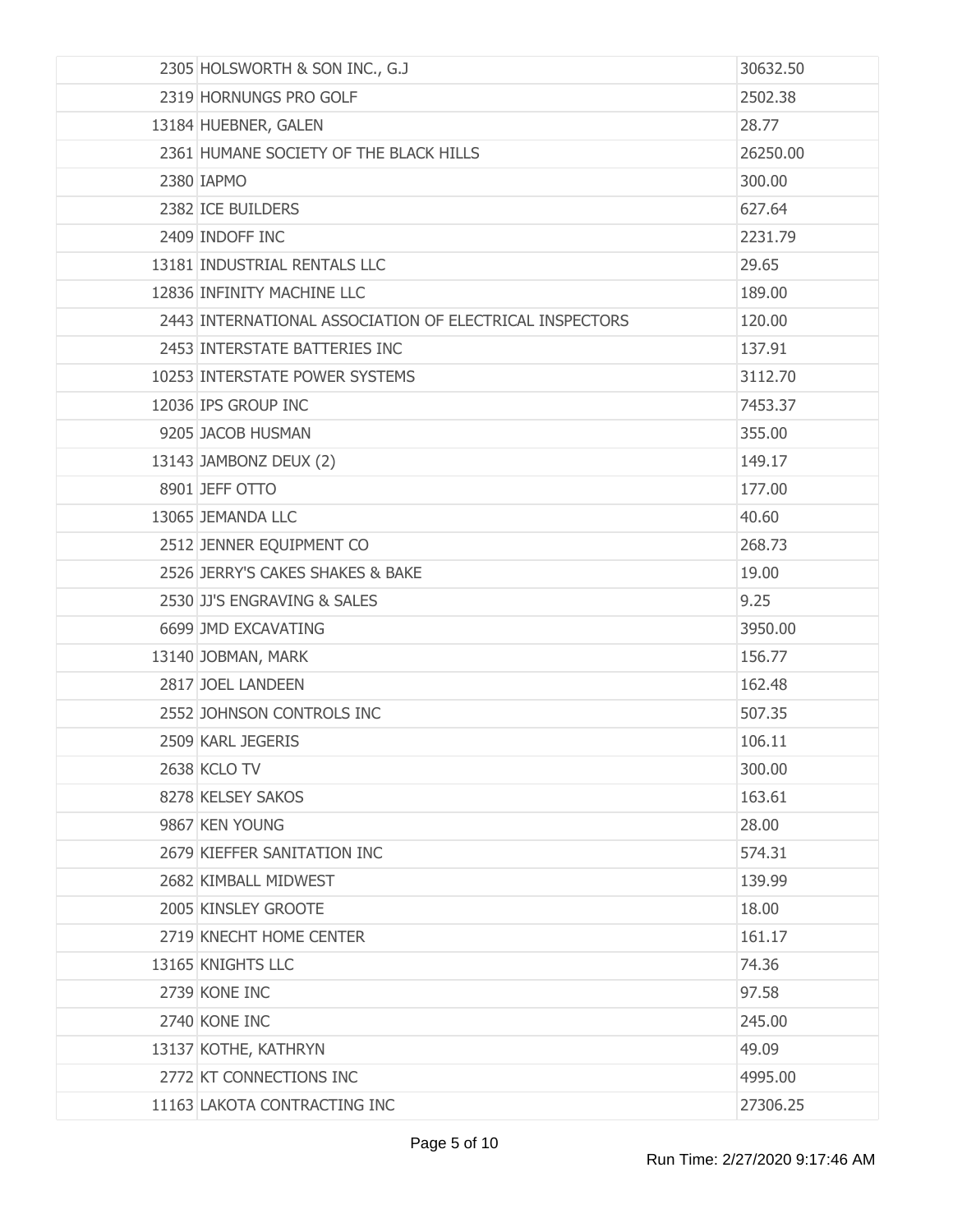| 12652 LANCE LEHMANN                  | 107.24    |
|--------------------------------------|-----------|
| 13178 LANG, SCOTT                    | 22.62     |
| 13142 LARSEN, BRADY                  | 64.17     |
| 2852 LAUNDRY WORLD INC               | 52.80     |
| 8388 LEARN TO SKATE USA              | 536.25    |
| 13152 LEBARON, LORI                  | 44.69     |
| 13046 LEWIS KIRKEBY HALL             | 13.19     |
| 13136 LEWIS KIRKEBY HALL PROP MGMT   | 21.42     |
| 7350 LEXISNEXIS                      | 16537.50  |
| 6816 LIBERTY CHRYSLER CENTER LLC     | 216.46    |
| 13166 LIBERTY CHRYSLER CENTER/SPK    | 614.22    |
| 13167 LIBERTY CHRYSLER CENTER/SPK    | 662.15    |
| 2938 LIGHTING MAINTENANCE CO         | 1094.38   |
| 13134 LIND EXCO                      | 173.08    |
| 2951 LIND-EXCO INC                   | 114053.24 |
| 13135 LITTLE FRIENDS LEARNING CENTER | 37.94     |
| 2966 LITTLE PRINT SHOP               | 241.07    |
| 10268 LORI THOMPSON                  | 540.25    |
| 6880 M & W TOWING AND RECOVERY       | 358.50    |
| 3036 M G OIL CO                      | 1446.79   |
| 9793 MARCO                           | 3189.18   |
| 3084 MARCO TECHNOLOGIES INC          | 47.37     |
| 3086 MARCO'S PIZZA                   | 78.46     |
| 763 MARK BRODRICK                    | 259.78    |
| 3115 MATHESON TRI-GAS INC            | 1208.61   |
| 13175 MAXSON, BEVERLY                | 23.90     |
| 13155 MAXWORTH LLC                   | 24.39     |
| 3164 MCKIE FORD INC                  | 76.85     |
| 3191 MEDICAL WASTE TRANSPORT INC     | 266.84    |
| 3208 MENARDS                         | 2749.17   |
| 4376 MICHAEL SHYNE                   | 802,00    |
| 12685 MICHELLE PAULSON               | 686.73    |
| 3242 MIDCONTINENT COMMUNICATIONS     | 9381.67   |
| 3243 MIDCONTINENT TESTING LABS INC   | 5728.00   |
| 3259 MIDWEST TIRE & MUFFLER INC      | 257.50    |
| 3260 MIDWEST TURF & IRRIGATION       | 934.46    |
| 13145 MILLAR, SHELLY                 | 58.36     |
| 13139 MONASTERO, DARIN               | 18.07     |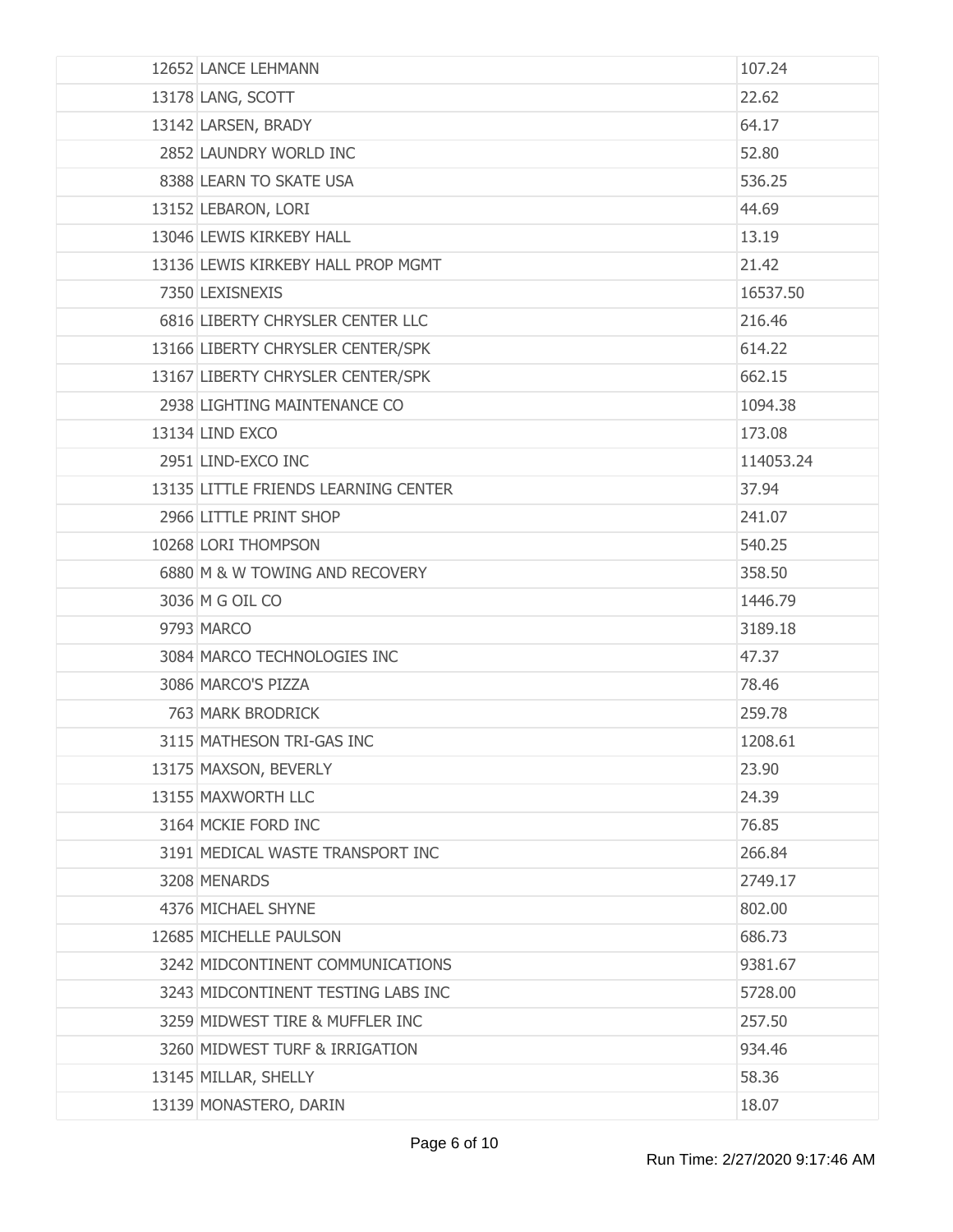| 3363 MOUNTAIN WEST LLC                | 720.00   |
|---------------------------------------|----------|
| 12870 MS FOSTER & ASSOCIATES INC      | 1598.18  |
| 13144 NELSON, BREANNA                 | 86.58    |
| 12598 NESLAND CONSTRUCTION COMPANY    | 50.40    |
| 13147 NESLAND CONSTRUCTION COMPANY    | 50.40    |
| 3467 NEUMILLER TRUCK & AUTO BODY      | 1385.00  |
| 3471 NEW DEAL TIRE                    | 2592.00  |
| 12094 NEXCESS.NET                     | 14.95    |
| 10597 NORTH CENTRAL INTERNATIONAL INC | 1444.69  |
| 3525 NORTHERN TRUCK EQUIPMENT CORP    | 2965.50  |
| 3530 NORTHWEST PIPE FITTINGS INC      | 2466.26  |
| 13169 NP HOLDINGS LLC                 | 95.18    |
| 13066 OEDEKOVEN, APRIL                | 14.00    |
| 6586 OFFICE PRIDE BILLING SERVICES    | 1920.00  |
| 3576 OLD DOMINION BRUSH COMPANY INC   | 6110.12  |
| 3588 OLSON TOWING                     | 237.00   |
| 3604 O'REILLY AUTO PARTS              | 54.99    |
| 3625 PACIFIC STEEL & RECYCLING INC    | 749.09   |
| 3660 PARKWAY CAR WASH INC             | 152.00   |
| 4696 PAULINE SUMPTION                 | 36.00    |
| 3690 PEAK-RYZEX INC                   | 106.00   |
| 3601 PENNINGTON COUNTY                | 182.00   |
| 13174 PERKINS PROPERTIES              | 0.99     |
| 5477 PHILIPS HEALTHCARE               | 959.42   |
| 10702 PHYSIO WORKS PROF LLC           | 1667.50  |
| 5966 PILOT ROCK                       | 1568.50  |
| 5497 PIONEER BANK & TRUST             | 23406.27 |
| 5500 PITNEY BOWES                     | 1179.18  |
| 3722 POWER HOUSE HONDA                | 10470.85 |
| 11354 PRAIRIE AUTO PARTS              | 18590.02 |
| 3742 PRESSURE SERVICE INC.            | 135.15   |
| 3743 PRESTIGE FLAG                    | 610.50   |
| 3761 PROMOTION PHYSICAL THERAPY       | 60.00    |
| 7323 PROVANTAGE LLC                   | 323.00   |
| 3679 PURCHASE POWER/PITNEY BOWES      | 113.04   |
| 3829 RAMKOTA HOTEL                    | 261.99   |
| 13162 RANCH HOUSE MOTEL/FUSS          | 509.23   |
| 13154 RANDALL, TASHA                  | 75.00    |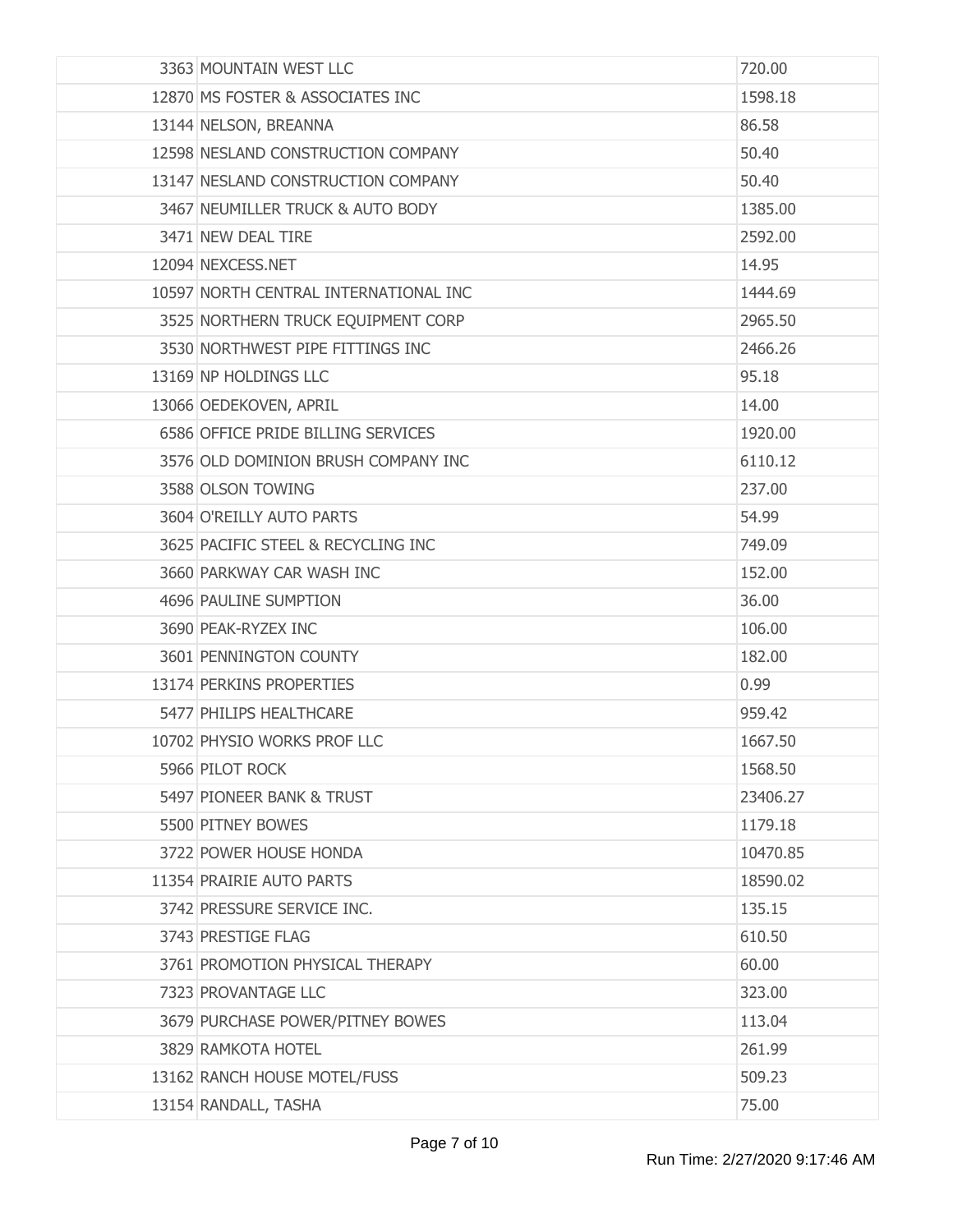| 3848 RAPID CITY AREA SCHOOL DIST 51-4  | 180.78   |
|----------------------------------------|----------|
| 3849 RAPID CITY ARTS COUNCIL           | 4164.44  |
| 12750 RAPID CITY HARDWARE              | 80.99    |
| 3863 RAPID CITY JOURNAL - ADVERTISING  | 1425.15  |
| 3885 RAPID DELIVERY                    | 120.75   |
| 7821 RAPID UPHOLSTERY LLC              | 975.00   |
| 3923 RAY'S AUTO BODY                   | 4569.08  |
| 3934 RCS CONSTRUCTION INC.             | 35018.88 |
| 3938 RDO EQUIPMENT CO                  | 82.48    |
| 3950 RECORD STORAGE SOLUTIONS INC      | 416.57   |
| 3958 RED WING SHOE STORE               | 1406.17  |
| 3966 REGION 8 PRETREAT ASSOCIATION     | 450.00   |
| 3967 REGIONAL HEALTH                   | 283.00   |
| 13177 REMMERS, LYNNA                   | 29.67    |
| 4040 RICOH USA                         | 50.13    |
| 13088 RISK ADMINISTRATION SERVICES INC | 500.00   |
| 3512 RITCHIE NORDSTROM                 | 18.00    |
| 13171 ROBBINSDALE GROUP LLC            | 18.38    |
| 13197 ROBERT M BAKER                   | 100.00   |
| 13192 ROBERT MATHIES                   | 177.00   |
| 4061 ROBERT SHARP & ASSOCIATES         | 30.00    |
| 13193 ROBERT STEVEN JACKSON            | 100.00   |
| 13125 ROSSKNECHT APPRAISAL SERVICES    | 3000.00  |
| 4125 RUNNINGS SUPPLY INC               | 2053.36  |
| 4131 RUSHMORE COMMUNICATIONS INC       | 66.93    |
| 4137 RUSHMORE PLAZA CIVIC CENTER       | 283.20   |
| 4182 SAM'S CLUB                        | 3881.91  |
| 4189 SAND SCRIPTS                      | 884.92   |
| 4194 SANITATION PRODUCTS INC           | 422.87   |
| 4215 SCHEELS ALL SPORTS                | 379.99   |
| 4330 SERVALL UNIFORM/LINEN CO INC      | 1542.18  |
| 4366 SHOENER MACHINE & TOOL INC        | 412.16   |
| 10772 SIMON NORTH REGION SD            | 1260.58  |
| 4405 SIMPSON'S PRINTING                | 335.00   |
| 4415 SIRCHIE FINGER PRINT LABORATORIES | 1673.19  |
| 4431 SKYLINE ENGINEERING               | 5572.50  |
| 6758 SKYLINE SIGNS & LIGHTING          | 4122.42  |
| 13156 SLOCUM, MARK                     | 58.91    |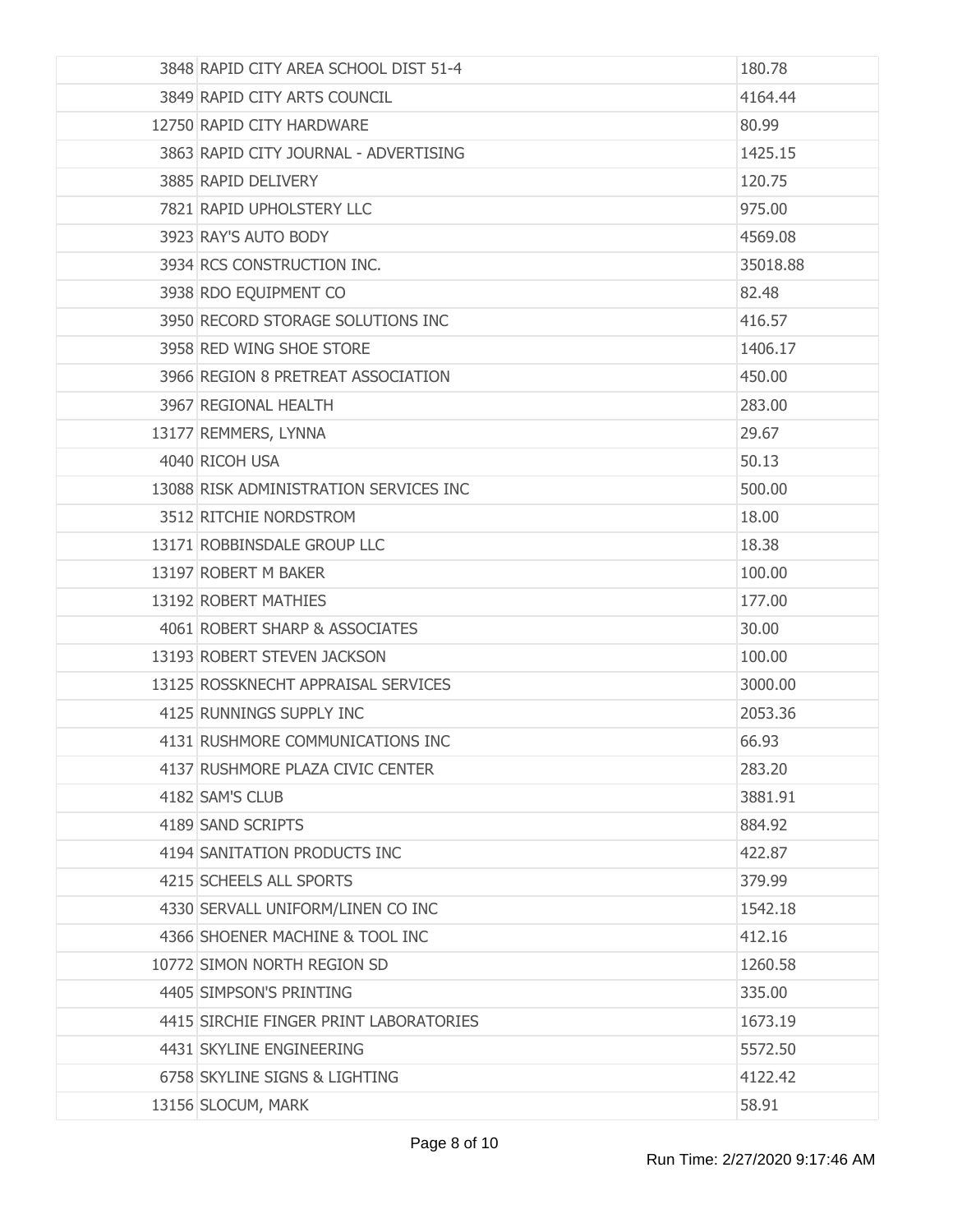| 4465 SNAP ON TOOLS                             | 63.00    |
|------------------------------------------------|----------|
| 4532 SOUTH DAKOTA SCHOOL OF MINES & TECHNOLOGY | 14.39    |
| 4545 SOUTH DAKOTA WATER & WASTEWATER           | 240.00   |
| 7428 SPARTAN STORES LLC                        | 17.98    |
| 2332 STAN HOUSTON EQUIP CO INC                 | 270.95   |
| 13170 STANDING HIGH, KRISTI                    | 653.98   |
| 4599 STAPLES ADVANTAGE                         | 854.10   |
| 4504 STATE OF SOUTH DAKOTA                     | 11384.01 |
| 12841 STERN OIL CO                             | 153.50   |
| 157 STEVE ALLENDER                             | 82.00    |
| 3114 STEVE MATHENY                             | 89.97    |
| 13189 STEVEN MCCOLLAR                          | 56.00    |
| 7573 STOP STICK LTD                            | 166.00   |
| 6016 STRUCTURED CABLING SOLUTIONS              | 12840.50 |
| 4676 STRYKER SALES CORPORATION                 | 1148.84  |
| 4684 STURDEVANT'S AUTO PARTS                   | 1178.32  |
| 13173 SUDRALA, BRIAN                           | 12.78    |
| 12188 SUMMIT COMPANIES                         | 930.50   |
| 13164 SUSAN/LARRY HEIL                         | 87.27    |
| 4765 TDG COMMUNICATIONS INC                    | 185.00   |
| 10587 TEGRA GROUP INC                          | 59031.11 |
| 9769 TELEIRA                                   | 165.00   |
| 13148 THE HAAR GROUP                           | 51.46    |
| 13199 THOMAS J VARNADOE                        | 100.00   |
| 4817 THOMSON REUTERS - WEST                    | 1505.04  |
| 13180 TIMBERLINE CONSTRUCTION                  | 81.55    |
| 4845 TIME EQUIP. RENTAL & SALES INC.           | 221.35   |
| 4852 TITAN MACHINERY                           | 6166.92  |
| 13183 TOPAZ PROPERTIES                         | 28.07    |
| 4870 TOW PROS                                  | 287.00   |
| 1295 TRACY DAVIS                               | 36.00    |
| 4878 TRAFFIC CONTROL CORP                      | 670.00   |
| 10249 TRANSOURCE TRUCK & EQUIPMENT INC         | 1735.65  |
| 4885 TRAPEZE SOFTWARE GROUP                    | 9050.00  |
| 4889 TRAVELERS                                 | 6198.00  |
| 4896 TRI AIR TESTING INC                       | 583.04   |
| 4922 TS GOVERNMENT SOLUTIONS LLC               | 147.50   |
| 4925 TSP INC                                   | 7338.65  |